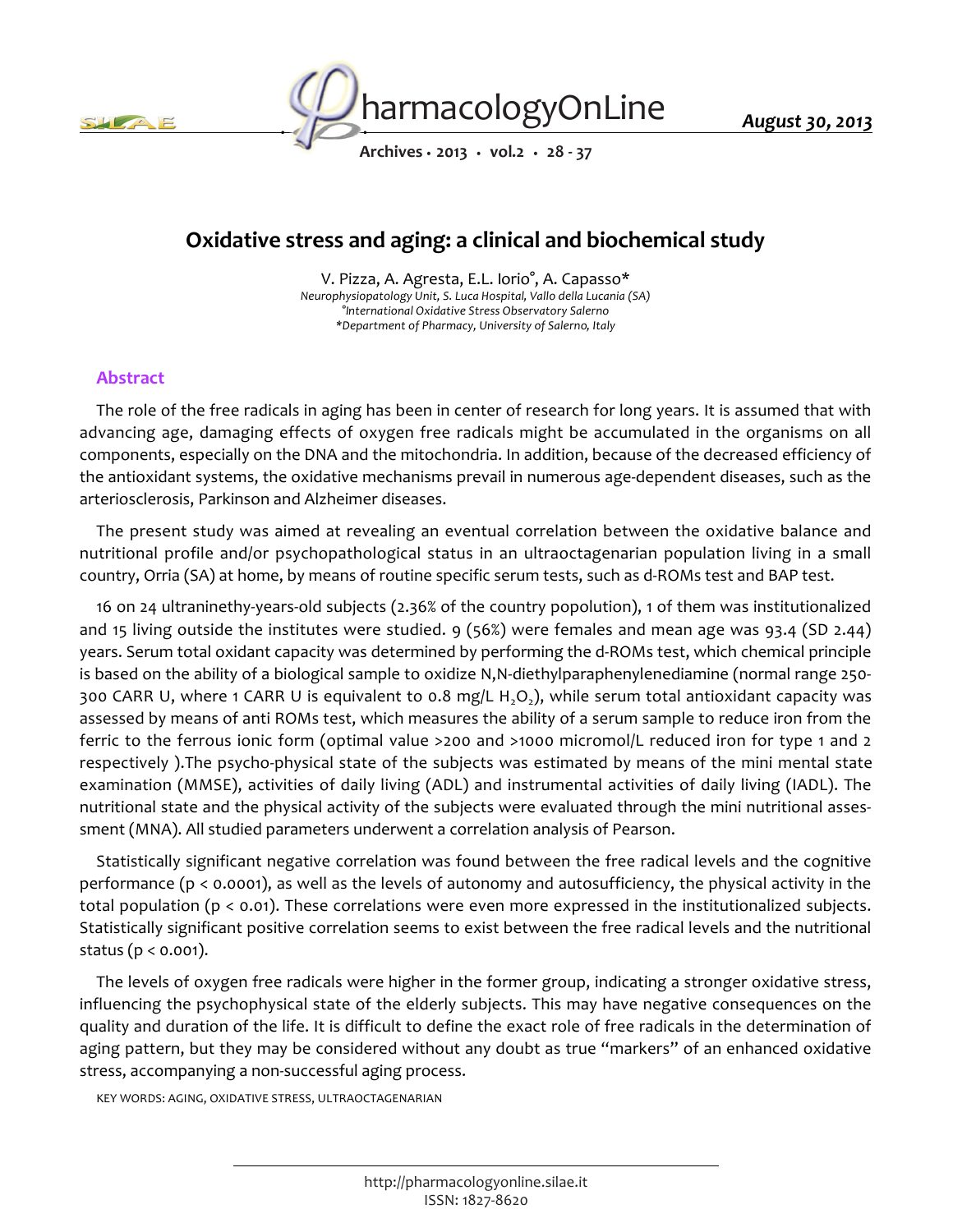# *Introduction*

*The aging free radical theory is based on the evidence that living organisms (aerobes) produce oxygen-centered free radicals, inducing irreversible damage to biological structures. These are formed inside cells when oxygen is used in metabolic processes to produce energy. Mitochondrial respiration produces reactive oxygen species (ROS) by leakage of intermediates from the electron transport chain [1]. These molecules are highly unstable because they have an unpaired electron; they therefore seek to achieve a stable state by appropriating electrons from nearby molecules. The latter, in turn, become unstable and so on, thus creating an instability chain reaction. Usually, the harmful activity of a small percentage of these free radicals is neutralized by cellular antioxidants. Antioxidants may be enzymatic (superoxide dismutase [SOD], catalase, glutathione peroxidase [GSHP]) and non-enzymatic (vitamins E, C, A). When, however, free radical levels increase (overeating, smoking, drug abuse, ultraviolet radiation, persistent chronic inflammation, etc.) the pool of antioxidants is saturated and the excess of free radicals damages biological structures. At first the damage is evident in mitochondria, which may affect DNA and RNA causing mutations, but may also act on proteins and lipids. Endothelial cells, fibroblasts, and tissue cells are the most affected by oxidative stress.*

*In order to understand how free radicals are involved in the ageing process it is worth reviewing the production and fate of ROS at the tissue level. Oxidases and mitochondria are the main ROS producers, which include highly reactive molecules such as superoxide anion. The fate of this molecule depends on the total oxidation-reduction equilibrium at the cellular level, which is controlled by SOD which produces H2O<sup>2</sup> [1] followed by conversion into H2O and O<sup>2</sup> through the action of catalase or GSHP. When the production of superoxide anion or H2O<sup>2</sup> is such as to saturate the reductive capacity of the SODs or of GSHP, these molecules become substrates for the creation of highly reactive mole-* *cules such as hydroxyl (by means of a Fenton and/or Haber-Weiss reaction) which are responsible for cell and tissue damage [2]. The superoxide anion can react with nitric oxide in a diffusion limited reaction generating peroxynitrite, itself a powerful ROS. Most ROS are limited in their diffusion potential by their insolubility in lipids, and thus their effect is generally restricted to the intracellular compartment. Conversely, H2O<sup>2</sup> can pass through cell membranes and thus react farther away from the production site. This theory posits that mitochondrial production of ROS regulates the ageing rate, since oxidative damage builds up over time. According to this hypothesis long-lived species produce fewer ROS by comparison to shorter-lived species, and mice subjected to calorie restriction live longer and produce fewer ROS than controls [1].*

*The aging process is one of the best examples of the effects of a deterioration of homeostasis, since aging is accompanied by an impairment of the physiological systems including the immune system. We propose an integrative theory of aging providing answers to the how (oxidation), where first (mitochondria of differentiated cells) and why (pleiotropic genes) this process occurs. In agreement with this oxidation-mitochondrial theory of aging, it was observed that the age-related changes of immune functions have as their basis an oxidative and inflammatory stress situation, which has among its intracellular mechanisms the activation of nuclear factor-kB ( NF-kB) in immune cells [2]. Therefore, NF-kB overactivation on immune cells, by intensifying inflammatory-oxidative stress, has been hypothesized to play a major role in oxi-inflammaging. [2]. Moreover, it was also observed that several functions of immune cells are good markers of biological age and predictors of longevity [2]. Therefore, the theory of oxidation-inflammation was proposed as the main cause of aging [2]. Accordingly, the chronic oxidative stress that appears with age affects all cells and especially those of the regulatory systems, such as the nervous, endocrine, and immune systems and the communication between them. This prevents an*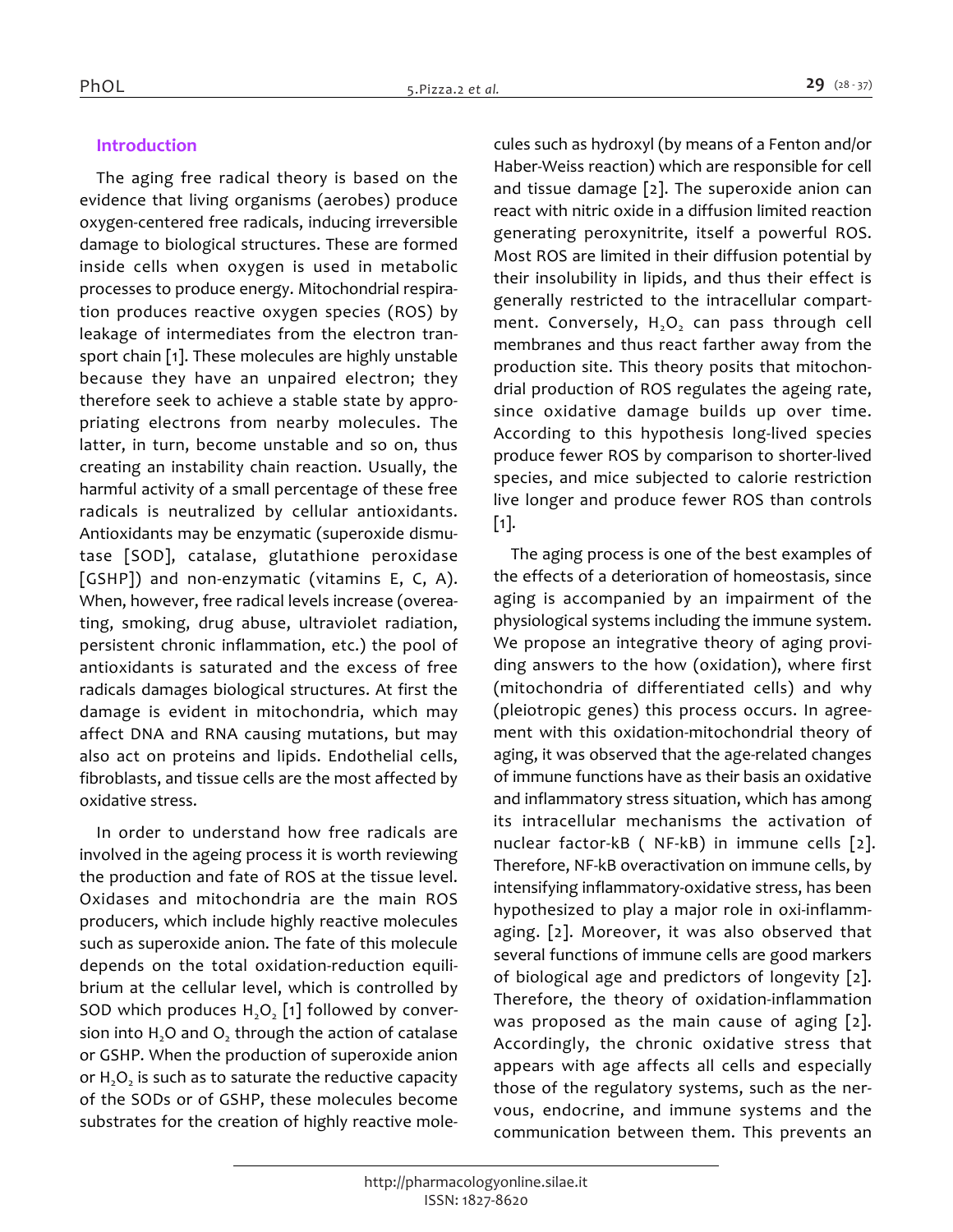*adequate homeostasis and, therefore, the preservation of health. It was also proposed that the immune system plays a key role in the aging process, specifically in the rate of aging, since there is a relationship between the redox state and functional capacity of immune cells and longevity of individuals [2]. Moreover, the role of the immune system in senescence could be of universal application. A confirmation of the central role of the immune system in oxi-inflamm-aging is that the administration of adequate amounts of antioxidants in the diet improves immune function, decreases their oxidative stress, and consequently increases longevity [2].*

*The present study was aimed at revealing an eventual correlation between the oxidative balance and nutritional profile and/or psychopathological status in an ultraoctagenarian population living in a small country, Orria (SA) at home, by means of routine specific serum tests, such as d-ROMs test and BAP test.*

# *Methods and Patients*

*16 on 24 ultraninethy-years-old subjects living in a small country, Orria (SA) (2.36% of the country population), 1 of them was institutionalized and 15 living outside the institutes were studied. 9 (56%) were females and mean age was 93.4 (SD 2.44) years.*

*In tutti è stato valutato lo stress ossidativo attraverso un prelievo ematico. Tutti i soggetti sono stati sottoposti ad una dettagliata valutazione cognitiva, clinica generale e nutrizionale attraverso scale cliniche dedicate.*

#### *Oxidative status measurements*

*Blood samples taken after a minimum of 12 hours fasting were centrifuged and serums were divided into aliquots and stored at –80°C until used. Defrozen samples were used to assess serum total oxidant capacity (S-TOC) and serum total antioxidant capacity (S-TAC), by using a dedicated photometer (FREE, Diacron International, Grosseto, Italy).*

*Serum total oxidant capacity was determined by performing the d-ROMs test (Diacron International, Grosseto, Italy), whose chemical principle is based on the ability of a biological sample to oxidize N,Ndiethylparaphenylenediamine (DPPD), as described elsewhere [3]. Briefly, 20 µL of serum were added to 1 mL acetate buffer pH 4.8 containing 20 µL aqueous solution of DPPD 3.7x10-3 M. The change in absorbance was photometrically monitored at 505 nm (optical path 1 cm), using the kinetic procedure, for 5 min., at 37°C [16, 17]. The results were expressed in Carratelli Units (CARR U), where 1 CARR U is equivalent to 0.08 mg/dL hydrogen peroxide [4]. This "equivalence" does not mean that a normal serum (300 CARR U) really contains 7054 µmol/L or 24 mg/dL of hydrogen peroxides or hydroperoxides, as erroneously reported by some authors [5], but only that, in calibration experiments, 1 CARR U shows the same absorbance change, and therefore is equivalent to 0.08 mg/dL hydrogen peroxide [6]. The normal range is between 250 CARR U (equivalent to 20.08 mg/dL hydrogen peroxide) and 300 CARR U (equivalent to 24.00 mg/dL hydrogen peroxide). The d-ROMs test proves linear up to 500 CARR U and in our study showed a 2.4% within-run variation coefficient and a 3.5% between-run coefficient, both assessed on 20 aliquots of frozen serum [7].*

*Serum total antioxidant capacity was assessed by means of two assays, the OXY-Adsorbent and the BAP tests (Diacron International, Grosseto, Italy). The OXY-adsorbent test provides a reliable measure of serum's ability to oppose the massive oxidant action of a hypochlorous acid solution, as described elsewhere [8]. The unreacted acid is then photometrically measured at 505 nm by using DPPD, a chromogenic oxidizable substrate. Briefly, 10 µL of serum, previously diluted with distilled water 1:100, was added and mixed with 1 mL of oxidant solution (R<sup>1</sup> ), containing highly concentrated HClO. After 10 min. incubation at 37°C, 10 µL of chromogenic mixture (R<sup>2</sup> ) -- an aqueous solution of DPPD 3.7x10-3 M --, was added, for each series of assays, a standard serum with assigned value, previously diluted with distilled water 1:100, as is done for the samples,*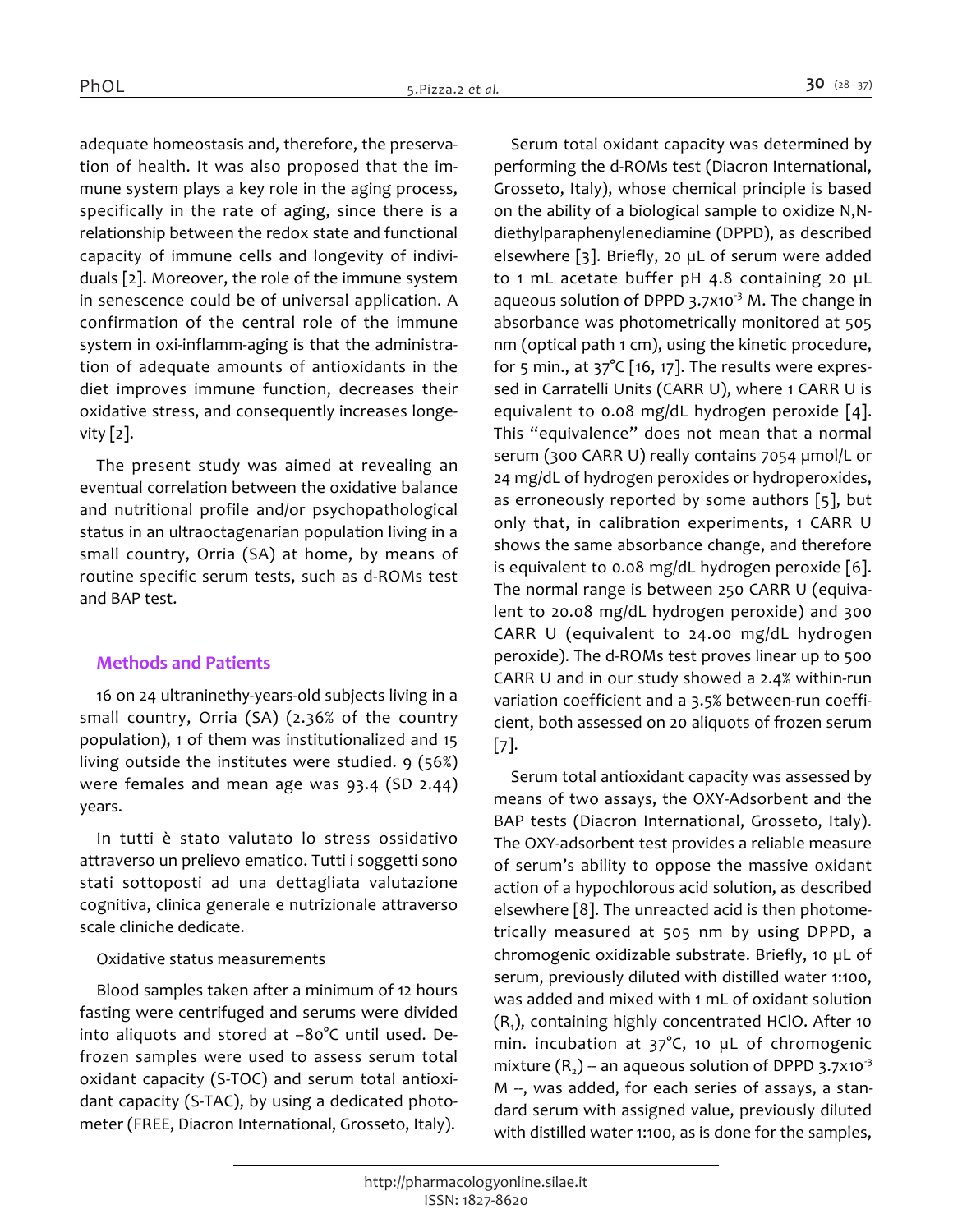*and a blank reagent, obtained by replacing serum with distilled water, were included. Absorbance was measured immediately at 505 nm (optical path 1 cm); the absorbance value of the reagent blank was subtracted from those of the standard and the samples. Antioxidant capacity, expressed as µmoles HClO/mL of sample, were calculated with the following formula: (Abs blank-Abs sample)/(Abs blank-Abs standard) x [standard], where Abs are the absorbances and is the standard concentration [8]. Serum levels higher than 350 ìmoles HClO/mL are considered normal; lower levels correlate directly with the severity of plasma antioxidant reef impairment [8]. In our laboratory, the intra-assay variation coefficient assessed on 20 aliquots of fresh serum was 2.5%, while the inter-assay one was 6.0%. The BAP (Biological Antioxidant Potential) test measures the ability of a serum sample to reduce iron from the ferric to the ferrous ionic form, as described elsewhere [9]. The reduction in iron causes loss of colour in the initially coloured Fe3+ thiocyanate derivative solution. The colour change is then photometrically monitored at 505 nm and measured according to a fixed-time procedure. Briefly, 10 µL serum were dissolved in a coloured solution, which was previously obtained by mixing a ferric chloride (FeCl<sup>3</sup> ) solution (R<sup>2</sup> ) with a thiocyanate derivative solution (R<sup>1</sup> ). After 5 min of incubation at 37 °C, the intensity of decolouration was photometrically evaluated by monitoring the absorbance change (505 nm, 1 cm optical path) using as a standard a solution of ascorbic acid [9]. Levels above 2200 µEq/L of reducing agents (as measured by using ascorbic acid as a standard) are considered optimal in humans [9].*

*The anti-ROMs Test - last in terms of development compared to the BAP test and to the OXY-Adsorbent Test - aims in some ways like an evolution of the BAP test that retains, however, its validity and its specific indications. The principle, in fact, is substantially identical, both the tests measuring the antioxidant capacity of the plasma in terms of iron-reducing capacity.*

*The innovative aspect that distinguishes the anti-ROMs test is that it relies on the development of a* 

*reaction in two sequential stages. In the first is measured the iron-reducing ability of antioxidants "Fast", such as vitamins C and E, which intervene immediately to eliminate any oxidizing species, in the second one of the antioxidants "lenses", such as uric acid and certain thiols (es. cysteine), which come into play later in life in the defense against free radicals. On this basis, the anti-ROMs Test provides two different results. In normal conditions, are considered optimal values greater than 200 micro-equivalents / L for the first, and higher than 1000 micro-equivalents / L for the second. Values below these limits are indicative of a condition of oxidative stress.*

# *Mini mental state examination (MMSE)*

*The mini mental state examination (MMSE)[5] is the most commonly used instrument for screening cognitive function. This examination is not suitable for making a diagnosis but can be used to indicate the presence of cognitive impairment, such as in a person with suspected dementia or following a head injury[6]. The MMSE is far more sensitive in detecting cognitive impairment than the use of informal questioning or overall impression of a patient's orientation.*

*· The test takes only about 10 minutes, but is limited because it will not detect subtle memory losses, particularly in well-educated patients [7].*

*· People from different cultural groups, or of low intelligence or education, may score poorly on this examination in the absence of cognitive impairment[8] and well-educated people may score well despite having cognitive impairment [9].*

*· The MMSE provides measures of orientation, registration (immediate memory), short-term memory (but not long-term memory) as well as language functioning.*

*· The examination has been validated in a number of populations. Scores of 25-30 out of 30 are considered normal; NICE classify 21-24 as mild, 10-20 as moderate and <10 as severe impairment. The MMSE may not be an appropriate assessment if the patient has learning, linguistic/communication or other*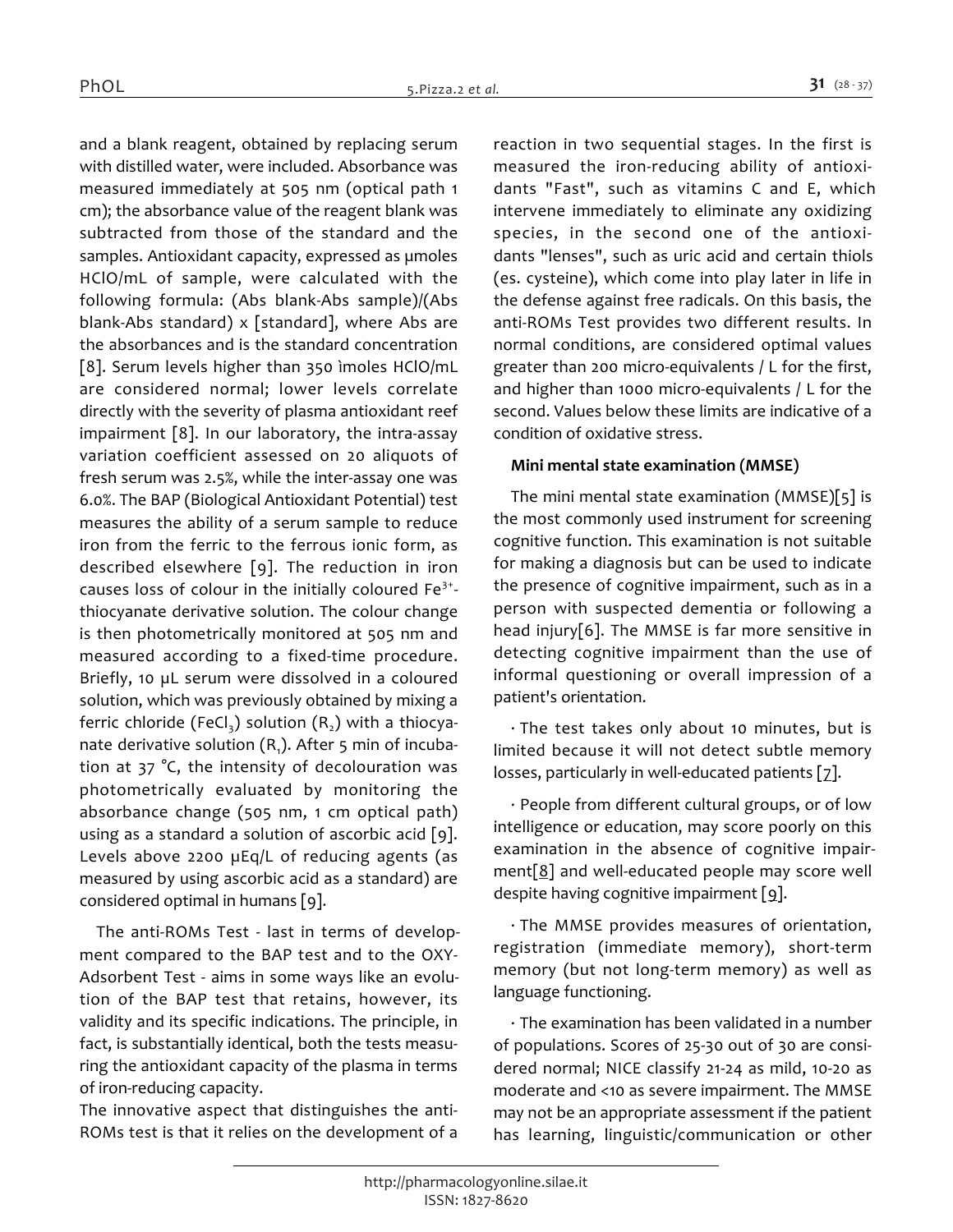*disabilities (eg sensory impairments) [10-11].*

*Before administering the MMSE it is important to make the patient comfortable and to establish a rapport with the patient. Praising success may help to maintain the rapport and is acceptable, but persisting on items the patient finds difficult should be avoided.*

# *Activities of daily living (ADL)*

*Activities of daily living (ADLs) is a term used in healthcare to refer to daily self-care activities within an individual's place of residence, in outdoor environments, or both. Health professionals routinely refer to the ability or inability to perform ADLs as a measurement of the functional status of a person, particularly in regards to people with disabilities and the elderly [12].*

*Basic ADLs (BADLs) consist of self-care tasks, including:[13]*

*· Bathing and showering (washing the body)*

*· Bowel and bladder management (recognizing the need to relieve oneself)*

*· Dressing*

*· Eating (including chewing and swallowing)*

*· Feeding (setting up food and bringing it to the mouth)*

*· Functional mobility (moving from one place to another while performing activities)*

*· Personal device care*

*· Personal hygiene and grooming (including washing hair)*

*· Sexual activity*

*· Toilet hygiene (completing the act of relieving oneself)*

*A useful mnemonic is DEATH: dressing, eating, ambulating, toileting, hygiene.*

*In our study the levels of autosufficiency were evaluated by means of the scale for activity of daily*  *living (ADL) according to Katz et al. (1970) [14]. Autonomy was evaluated by using the instrumental activity of daily living (IADL) scale (Lawton and Brody, 1969) [15].*

*Most models of health care service use ADL evaluations in their practice, including the medical (or institutional) models, such as the Roper-Logan-Tierney model of nursing, and the resident-centered models, such as the Program of All-Inclusive Care for the Elderly (PACE).*

# *Mini nutritional assessment (MNA)*

*Nutritional status was assessed by anthropometric measurements recorded by a single, trained observer and by measurements of biochemical markers. Height (defined as the patient's height before the age of 50 y, before the possible onset of osteoporosis or kyphosis) was recorded. Weight was measured by using a standing scale with the patient in nightclothes and hospital slippers. If the patient was wheelchair bound, weight was measured with the patient in the wheelchair. Then, the wheelchair was weighed alone and the latter weight subtracted from the former. If the patient was bed bound, a bed scale was used for weighing.*

*Body mass index (BMI) was calculated as weight in kilograms divided by height in meters squared. Subjects were asked about their history of weight loss in the past 6 mo. Biochemical data, when present, were collected for the following: albumin, cholesterol, sodium, serum urea nitrogen, and creatinine. The laboratory data were collected within 10 d of, or on, the admission day. The ratio of serum urea nitrogen to creatinine was calculated as an index of dehydration at the time of admission.*

*A Mini Nutritional Assessment (MNA; 16) score was obtained at the time of admission in patients admitted over 2 nonconsecutive, 1-mo periods during the study (n = 104). The MNA is a rapid and simple assessment tool and has been crossvalidated in 3 studies involving >600 elderly persons in Europe and the United States. About 75% of elderly subjects can be correctly classified with the use of the MNA [17] About 25–30% of subjects fall*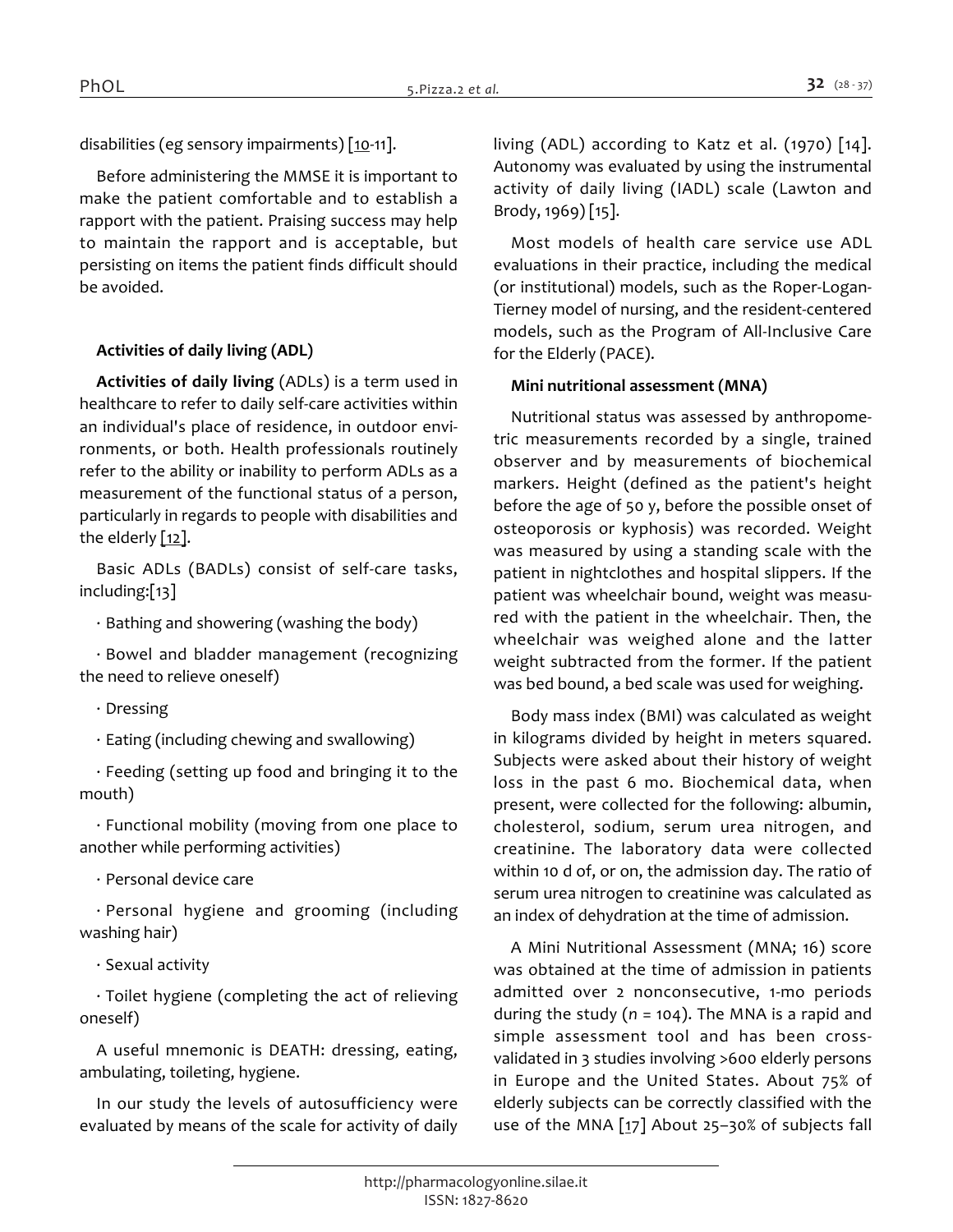*into an intermediate zone between well-nourished and undernourished. These subjects are classified as borderline or at risk of malnutrition and require further assessment through measurement of biochemical markers or additional clinical evaluation. With the use of the validated cutoffs of adequate nutritional status (MNA score ≥ 23.5), at risk of malnutrition (MNA score between 17 and 23.5), and malnutrition (MNA score < 17), the sensitivity of the MNA score is 96%, the specificity is 98%, and the positive predictive value is 97% for malnutrition [18, 19].*

*The values obtained in the tests, divided into 2 groups (A and B) were compared by statistical analysis with the t-test. All studied parameters underwent a correlation analysis of Pearson.*

# *Results*

*The study sample refers to the population of the City of ninety Orria that compared to the corresponding Italian population is markedly higher than about 3 times (ISTAT data) (Table I). Furthermore, the sample was divided into 2 groups according to the score obtained through the MMSE cognitive assessment: in particular in the group A (6 M) were included subjects with values > 20 (normal or slight deterioration) and in the group B (9 W, 1 M) subjects with values <20 (moderate to severe impairment) (Table III and IV).*

*Of the 24 subjects nineties the population Orriese 16 (66.6%), mean age 93.4 years (SD 2.4) represent the sample studied, 9 females (56.25%) and 7 males (43.75%) (Table II).*

*The calculated values for Body Mass Index were: thinness (<18.5) in 3 (19%) subjects; regular (18.5 <> 24.9) in 8 (50%) subjects, overweight (25 <> 29) in 4 (25% ) subjects, obese (> 30) in 1 (6%) subject.*

*Pathologies associated detected in the studied subjects are represented by diabetes in 3 (19%) subjects and major vascular pathologies (cardiocerebral) in 8 (50%), and finally no significant pathology was observed in 5 (31%) subjects.*

*Familiarity is noted for diabetes in 3 (19%) subjects, cardio-cerebrovascular disease in 10 (56%), and finally no significant pathology was found in 5 (31%) subjects.*

*The administration of the Mini-Mental State Examination (MMSE) showed the following scores: 0-9 (severe decline) in 7 (44%) subjects, 10-19 (moderate decline) in 3 (19%) subjects, 20-24 (slight decline) in 4 (25%) subjects and> 25 (normal) in 2 (12%) subjects (Fig. 1). In 6 subjects was not possible to administer the test for cognitive decline too advanced. The total average was 20.4 (SD 4.1) in the group A 23.2 (SD 2.1) in group B and 16.3 (SD 2.8).*

#### *Fig. 1 MMSE*

*The nutritional study by administering the Mini Nutritional Assessment (MNA) showed the follo-*

# **MMSE**



*wing values: 0-17 (poor nutritional status) in 4 (25%) subjects, 17.5 <> 23.5 (risk of malnutrition) in 7 (44%) subjects and > 24 (normal nutritional status) in 5 patients (31%). The total average value is the result of 20.7 (SD5.8) that differentiated and compared for the group A, 26 (SD0.7), and for group B, 18.1 (SD5.4) shows a statistically significant difference (P = 0.003 ) in favor of those with better cognitive mindset. Also in group A the average has been calculated only on 4 subjects, because the remaining 6 were not testable (Fig. 2).*

*Fig. 2 MNA*

#### *Oxidative status measurements*

*The average values determined for Droms, anti*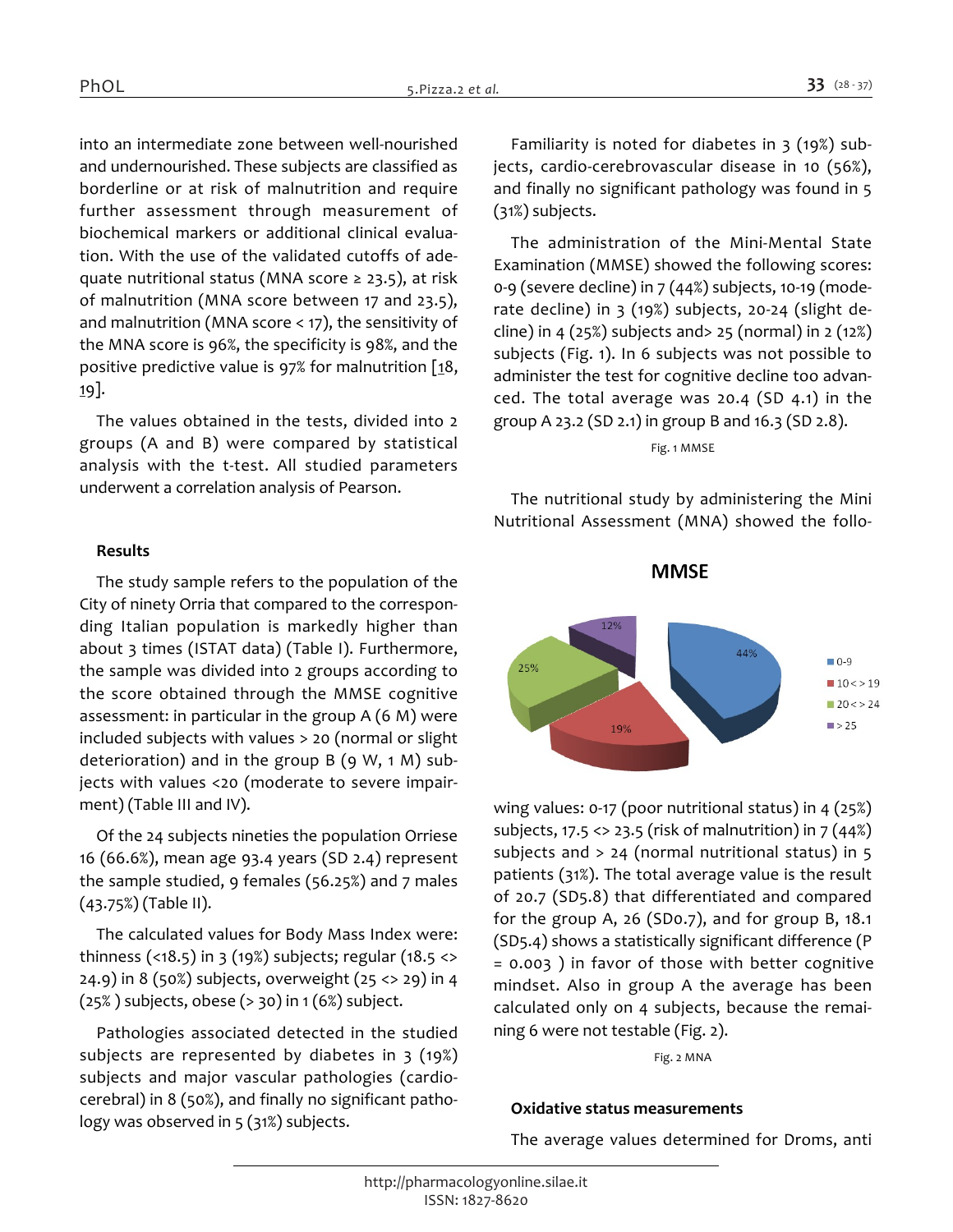

*ROMs 1 and 2 were respectively 324.1 (SD 79.4), 234.4 (SD 99.7) and 1188.8 (SD 433.3); in group A 243.3 (SD 33.5), 203.2 (SD 37.4) and 1148.2 (SD 317.1); in group B 347.8 (68.7) 233.5 (SD 116.4) and 1182.7 (SD 453.0) (Tab II, III, IV). In particular, values are recorded in the normal range in the various groups (total, A and B) and for the data of Droms, anti ROMs 1 and 2 respectively in 5 (31.2%), 4 (66.6%) and 1 (10% ) subjects; 9 (56.2%), 3 (50%) and 6 (60%) subjects, 11 (68.7%), 4 (66.6%) and 7 (70%) subjects. In the comparison between groups A and B were statistically significant differences for the values of Droms (P = 0.004) and not significant for antiROMS 1 and 2 (P = 0551 and P = 0.873 respectively).*

#### *Discussion*

*The sample studied represents a population of particular interest because it consists of all nineties and is the first series in the world of such an advanced age. This segment of the population in the municipality of Orria is greater than about three times the national average (2.36% vs. 0.74%). Therefore, the study of one of the recognized factors (oxidative stress) related to aging constitutes a particular item of interest. In fact the values of the test related to oxidative stress showed a slight increase for the dROMS (324.1, SD 79.4) and values within the limits for antiROMs 1 and 2 (234.4, SD 99.7 and 1188.8, SD 433.3) to mean an overall good control of oxidative balance. The data were then divided into 2 subgroups according to cognitive status detected through a test widely used as the MMSE, to assess the impact of the oxidative ba-* *lance on cognitive functions in a sample selected for advanced age. We have already mentioned that high values of dROMS were recorded in the total sample of subjects evaluated, but significantly elevated values were recorded especially in group B that is, the subjects with greater impairment of cognitive functions. In group A with better cognitive performance mean values are within normal range.*

*In fact, high values of d-ROMs test are observed in subjects exposed to risk factors for oxidative stress (eg, cigarette smoking, alcohol abuse, inadequate exercise, how many diets / quality unbalanced etc..) Or diseases associated with alterations of oxidative balance (eg. cardiovascular diseases, neurodegenerative disorders, metabolic syndrome, tumors, etc..) or treatments capable of increasing the level of oxidizing species (eg, oral contraceptives, radio / chemotherapy, dialysis interventions bypass, etc..). The recorded values for anti ROMs 1 and 2 test based on the development of a reaction in two sequential stages in which the first is measured by the ability of iron-reducing antioxidants "fast", such as vitamins C and E, which are involved in immediately remove any oxidizing species, and the second that of the antioxidant "slow", such as uric acid and some thiols (eg, cysteine), which come into play later in life in the defense against free radicals highlight values substantially limits for all groups considered , total, A and B. Therefore there is a good supply of antioxidants in the diet. The group A, he is also the one with best results in the test of nutritional assessment (MNA) also significantly greater in the group with less good cognitive impairment.*

*The results of the present study indicate that the levels of oxygen free radicals were higher in the former group, indicating a stronger oxidative stress, influencing the psychophysical state of the elderly subjects. This may have negative consequences on the quality and duration of the life. It is difficult to define the exact role of free radicals in the determination of aging pattern, but they may be considered without any doubt as true "markers" of an enhanced oxidative stress, accompanying a non-*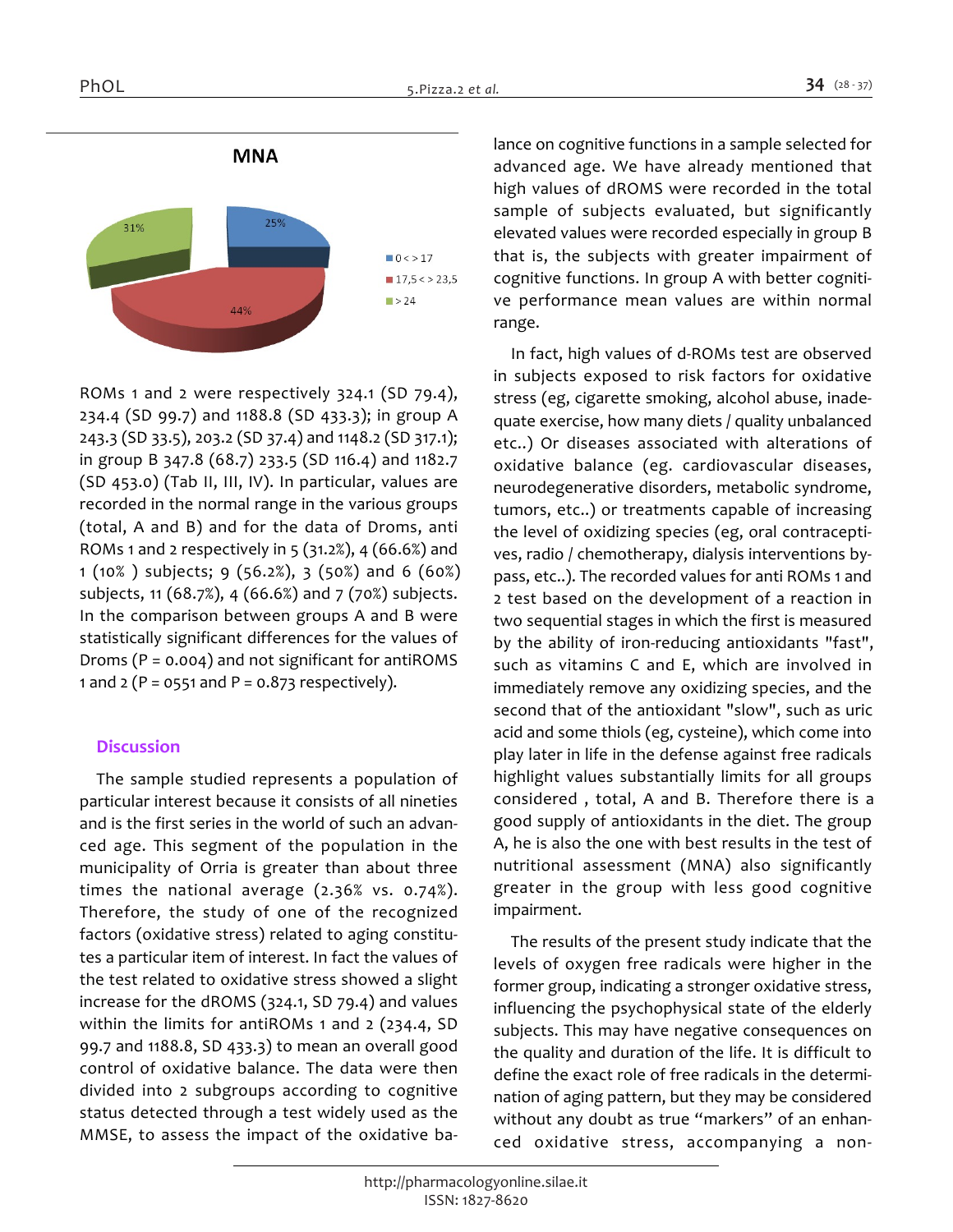*successful aging process.*

*Our study confirms and extends previous studies indicating that oxidative stress may induce both the initiation and the progression of PD [20-22].*

*Mitochondrial respiration produces reactive oxygen species (ROS) by leakage of intermediates from the electron transport chain [23]. These molecules are highly unstable because they have an unpaired electron; they therefore seek to achieve a stable state by appropriating electrons from nearby molecules. The latter, in turn, become unstable and so on, thus creating an instability chain reaction. Usually, the harmful activity of a small percentage of these free radicals is neutralized by cellular antioxidants. Antioxidants may be enzymatic (superoxide dismutase [SOD], catalase, glutathione peroxidase [GSHP]) and non-enzymatic (vitamins E, C, A). When, however, free radical levels increase (overeating, smoking, drug abuse, ultraviolet radiation, persistent chronic inflammation, etc.) the pool of antioxidants is saturated and the excess of free radicals damages biological structures. At first the damage is evident in mitochondria, which may affect DNA and RNA causing mutations, but may also act on proteins and lipids. Endothelial cells, fibroblasts, and tissue cells are the most affected by oxidative stress.*

*In order to understand how free radicals are involved in the neurodegenerative process it is worth reviewing the production and fate of ROS at the tissue level. Oxidases and mitochondria are the main ROS producers, which include highly reactive molecules such as superoxide anion. The fate of this molecule depends on the total oxidation-reduction equilibrium at the cellular level, which is controlled by SOD which produces H2O<sup>2</sup> [23] followed by conversion into H2O and O<sup>2</sup> through the action of catalase or GSHP. When the production of superoxide anion or H2O<sup>2</sup> is such as to saturate the reductive capacity of the SODs or of GSHP, these molecules become substrates for the creation of highly reactive molecules such as hydroxyl (by means of a Fenton and/or Haber-Weiss reaction) which are responsible for cell and tissue damage [24]. The* 

*superoxide anion can react with nitric oxide in a diffusion limited reaction generating peroxynitrite, itself a powerful ROS. Most ROS are limited in their diffusion potential by their insolubility in lipids, and thus their effect is generally restricted to the intracellular compartment. Conversely, H2O<sup>2</sup> can pass through cell membranes and thus react farther away from the production site. This theory posits that mitochondrial production of ROS regulates the ageing rate, since oxidative damage builds up over time. According to this hypothesis long-lived species produce fewer ROS by comparison to shorter-lived species, and mice subjected to calorie restriction live longer and produce fewer ROS than controls [23].*

# *References*

- *1. Finkel, T.; Holbrook, N.J. Oxidants, oxidative stress and the biology of ageing. Nature, 2000, 408, 239-47.*
- *2. De la Fuente M, Miquel J. An update of the oxidationinflammation theory of aging: the involvement of the immune system in oxi-inflamm-aging. Curr Pharm Des. 2009, 15(26): 3003-26.*
- *3. Alberti A, Bolognini L, Macciantelli D, et al. (2000) The radical cation of N,N-diethyl-paraphenylenediamine: a possible indicator of oxidative stress in biological samples. Res Chem Intermed 26 (3):253-267.*
- *4. Trotti R, Carratelli M, Barbieri M. Performance and clinical application of a new, fast method for the detection of hydroperoxides in serum. Panminerva Med. 2002. 44 (1): 37–40.*
- *5. Lindschinger M, Nadlinger K, Adelwöhrer N, et al. (2004). Oxidative stress: potential of distinct peroxide determination systems. Clin Chem Lab Med.42(8):907-914.*
- *6. Colombo C, Muti P, Pala V, et al. (2006). Plant-based diet, serum fatty-acid profile, and free radicals in postmenopausal women: the diet and androgens (DIANA) randomized trial. Int J Biol Markers. 61–63. REPLY OF AUTHORS.*
- *7.Iamele L, Fiocchi R, Vernocchi A. Evaluation of an automated spectrophotometric assay for reactive oxygen metabolites in serum. Clin Chem Lab Med. 2002. 40 (7):673–676.*
- *8. Trotti R, Carratelli M, Barbieri M, et al. (2001) Oxidative stress and thrombophilic condition in alcoholics without severe liver disease. Haematologica 86:85-91.*
- *9. Dohi K, Satoh K, Ohtaki H, et al. (2005) Elevated plasma levels of bilirubin in patients with neurotrauma reflect its pathophysiological role in free radical scavenging. In Vivo. 19(5): 855–860.*
- *10. Folstein MF, Folstein SE, McHugh PR; "Mini-mental state". A practical method for grading the cognitive state of patients for the clinician. J Psychiatr Res. 1975 Nov;12(3):189- 98.*
- *11. Crum RM, Anthony JC, Bassett SS, et al; Population-based norms for the Mini-Mental State Examination by age and educational level. JAMA. 1993 May 12;269(18):2386-91. [abstract]*
- *12. Small GW; What we need to know about age related*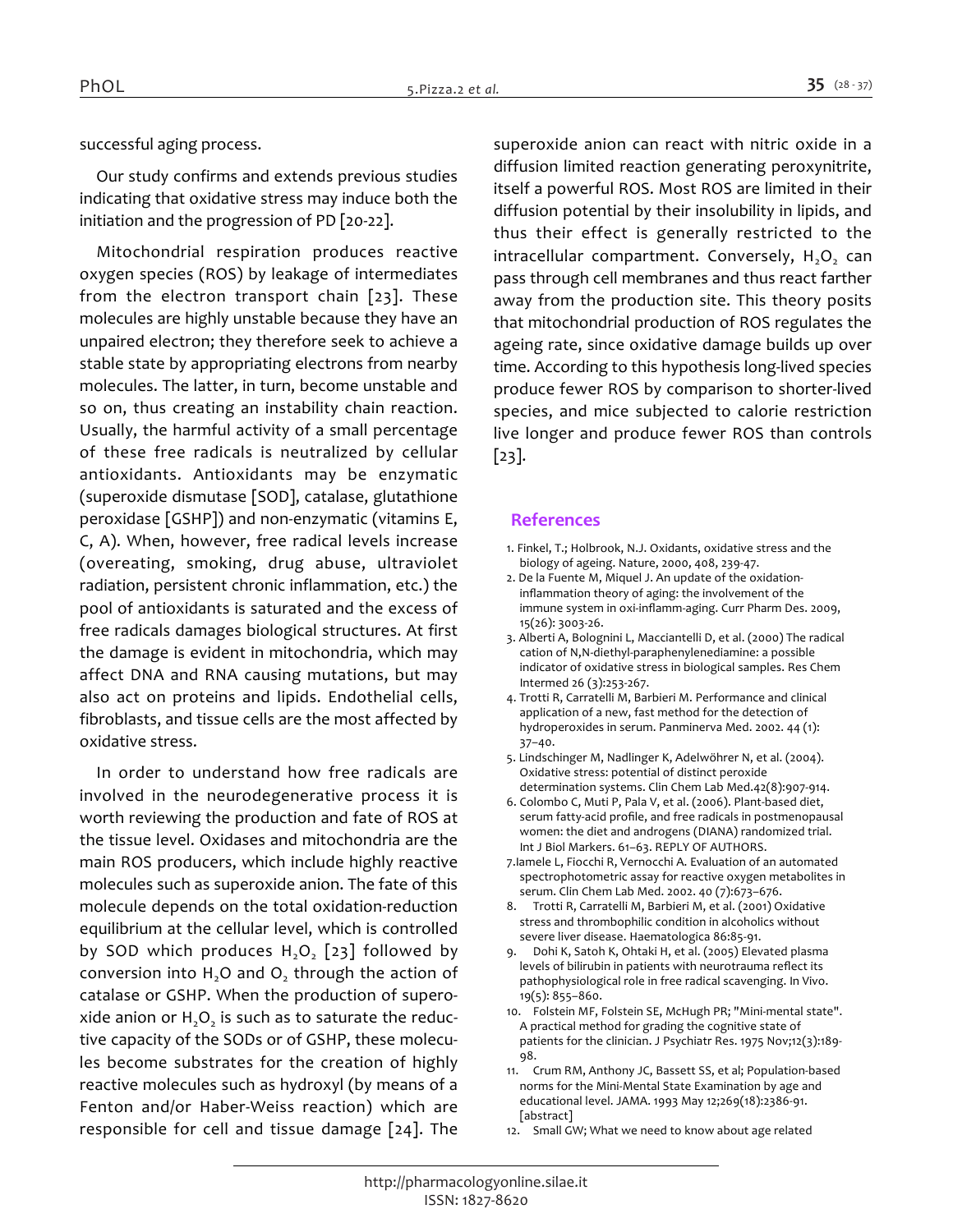*memory loss. BMJ. 2002 Jun 22;324(7352):1502-5.*

- *13. Tombaugh TN, McIntyre NJ; The mini-mental state examination: a comprehensive review. J Am Geriatr Soc. 1992 Sep;40(9):922-35. [abstract]*
- *14. Brayne C, Calloway P; The association of education and socioeconomic status with the Mini Mental State Examination and the clinical diagnosis of dementia in elderly people. Age Ageing. 1990 Mar;19(2):91-6.*
- *15. Dementia: Supporting people with dementia and their carers in health and social care, NICE Clinical Guideline (2006 - amended March 2011)*
- *16. Mini-Mental® State Examination (MMSE®),; Mini-Mental® State Examination MMSE®), Psychological Assessment Resources (PAR).*
- *17. Activities of Daily Living Evaluation." Encyclopedia of Nursing & Allied Health. ed. Kristine Krapp. Gale Group, Inc., 2002. eNotes.com. 2006. Enotes Nursing Encyclopedia*
- *18. MedicineNet.com Medical Dictionary*
- *19. Katz, S., Downs, T.D., Cash, H.R. and Grotz, R.C. (1970): Progress in development of the index of ADL. Gerontologist, 10, 20-30.*
- *20. Lawton, M.P. and Brody, E.M. (1969): Assessment of older people: self-maintaining and instrumental activities of daily living. Gerontologist, 9, 179-185.*
- *21. Guigoz Y, Vellas B, Garry PJ. (1994) Mini Nutritional Assessment: a practical assessment tool for grading the nutritional state of elderly patients. Facts Res Gerontol 4(2 suppl):15-59.*
- *22. Roley SS, DeLany JV, Barrows CJ, et al. (2008). "Occupational therapy practice framework: domain & practice, 2nd edition". Am J Occup Ther 62 (6): 625–83. PMID 19024744.*
- *23. Bookman, A., Harrington, M., Pass, L., & Reisner, E. (2007). Family Caregiver Handbook. Cambridge, MA: Massachusetts Institute of Technology.*
- *24. Guigoz Y, Vellas B, Garry PJ. Mini-Nutritional Assessment: a practical assessment tool for grading the nutritional state of elderly patients. Facts Res Gerontol 1994;2S:15–59.*
- *25. Guigoz Y, Vellas B. The Mini-Nutritional Assessment for grading the nutritional state of elderly patients: presentation of the MNA, history and validation. Nestle Nutrition Workshop Series: Clinical & Performance Programme. Denges, Switzerland: Nestle, 1998:1–2.*
- *26. Guigoz Y, Vellas B, Garry PJ. Assessing the nutritional status of the elderly: the Mini-Nutritional Assessment as part of the geriatric evaluation. Nutr Rev 1996;54:s59–65.*
- *27. Beal Mf. Mitochondria, Oxidative Damage, And Inflammation In Parkinson's Disease. Ann. N. Y. Acad. Sci. 2003;991:120–131.*
- *28. Mcgeer Pl, Mcgeer Eg. Inflammation And Neurodegeneration In Parkinson's Disease. Parkinsonism. Relat Disord. 2004;10(Suppl 1):S3–S7.*
- *29. Hirsch Ec, Breidert T, Rousselet E, Hunot S, Hartmann A, Michel Pp. The Role Of Glial Reaction And Inflammation In Parkinson's Disease. Ann. N. Y. Acad. Sci. 2003;991:214–228.*
- *30. Finkel, T.; Holbrook, N.J. Oxidants, oxidative stress and the biology of ageing. Nature, 2000, 408, 239-47.*
- *De la Fuente M, Miquel J. An update of the oxidationinflammation theory of aging: the involvement of the immune system in oxi-inflamm-aging. Curr Pharm Des. 2009, 15(26): 3003-26.*

| <b>Total Population</b> |              | Ultraninethy-Years-Old Subjects |                 |  |  |  |  |
|-------------------------|--------------|---------------------------------|-----------------|--|--|--|--|
| <b>ITALY</b>            | <b>ORRIA</b> | ITALY                           | <b>ORRIA</b>    |  |  |  |  |
| 60.340.328              | 1225         | 447.063 (0.74%)                 | $29(2.36\%)$    |  |  |  |  |
| 31.052.925 W            | 637 W        | 334.957 W (1.07%)               | $20 W (3.13\%)$ |  |  |  |  |
| 29.287.403 M            | 588 M        | 112.106 M $(0.38\%)$            | $9 M (1.53\%)$  |  |  |  |  |

*Tab I. Italian population vs. Orriese population (1.1.2010)*